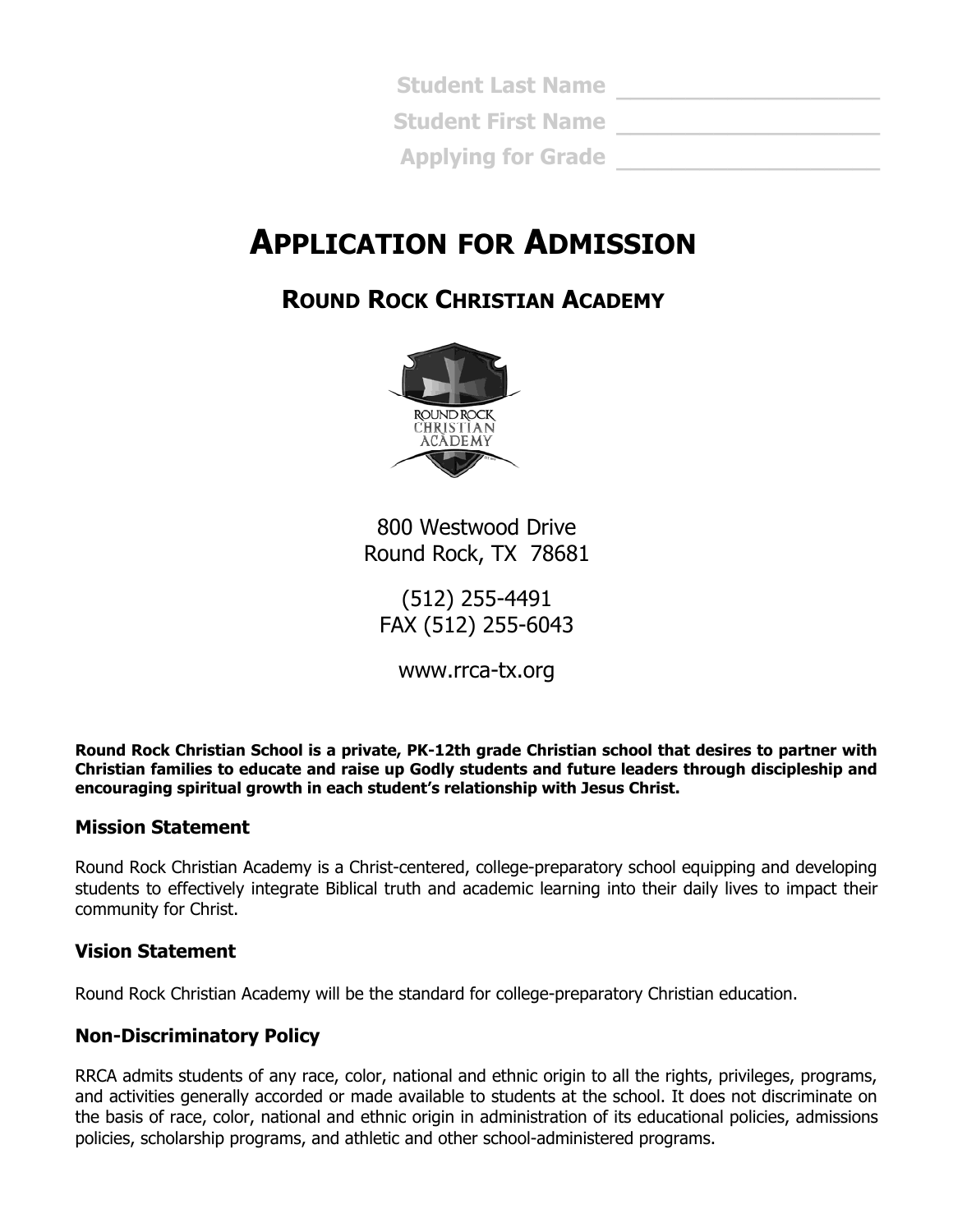## **Student Information (please print neatly)**

|                                                                                                                     |                                                                      | Gender $\Box$ Male $\Box$ Female Applying for Grade _______ For school year: _____/ ______ SS # _____ - _______ - _______                                              |
|---------------------------------------------------------------------------------------------------------------------|----------------------------------------------------------------------|------------------------------------------------------------------------------------------------------------------------------------------------------------------------|
| Ethnicty: $\Box$ African American $\Box$ Asian<br>Applying to enroll in: PreKindergarten 4 year olds                | $\Box$ Caucasian<br>$\Box$ Hispanic<br>Monday-Friday                 | $\Box$ Native American $\Box$ Other                                                                                                                                    |
| ◯ Youth XSmall ◯ Youth Small<br><b>Shirt Size:</b>                                                                  | <b>Adult Small</b><br>Adult Medium                                   | $\bigcirc$ Youth Medium $\bigcirc$ Youth Large $\bigcirc$ Youth X Large<br>Adult Large<br>Adult X Large                                                                |
| <b>Family Information</b>                                                                                           |                                                                      |                                                                                                                                                                        |
| Are both parents living? $\bigcirc$ Yes $\bigcirc$ No                                                               |                                                                      |                                                                                                                                                                        |
|                                                                                                                     |                                                                      |                                                                                                                                                                        |
|                                                                                                                     | *You will need to provide RRCA with a copy of the court proceedings. |                                                                                                                                                                        |
|                                                                                                                     | If Guardian, please attach a copy of the guardianship document.      | Father Ostepfather O Guardian Status: O Married O Separated O Divorced* O Remarried O Single                                                                           |
|                                                                                                                     |                                                                      |                                                                                                                                                                        |
|                                                                                                                     |                                                                      |                                                                                                                                                                        |
| Street<br>The following information can be published in the online family directory: $\Box$ mailing address         | City                                                                 | State<br>Zip<br>email<br>cell phone                                                                                                                                    |
|                                                                                                                     |                                                                      |                                                                                                                                                                        |
| Work Address __                                                                                                     | City                                                                 | State<br>Zip                                                                                                                                                           |
| Street<br>Home phone $(\_\_)$                                                                                       |                                                                      |                                                                                                                                                                        |
| Cell phone $(\_\_\_\_\_\_\_$                                                                                        |                                                                      |                                                                                                                                                                        |
|                                                                                                                     |                                                                      | $\bigcup$ Mother $\bigcirc$ Stepmother $\bigcirc$ Guardian Status: $\bigcirc$ Married $\bigcirc$ Separated $\bigcirc$ Divorced* $\bigcirc$ Remarried $\bigcirc$ Single |
|                                                                                                                     | If Guardian, please attach a copy of the guardianship document.      |                                                                                                                                                                        |
| Full name                                                                                                           |                                                                      |                                                                                                                                                                        |
| Address ____                                                                                                        |                                                                      |                                                                                                                                                                        |
| Street                                                                                                              | City                                                                 | State<br>Zip                                                                                                                                                           |
| The following information can be published in the online family directory: $\Box$ mailing address $\Box$ cell phone |                                                                      | $\Box$ email                                                                                                                                                           |
|                                                                                                                     |                                                                      |                                                                                                                                                                        |
| Work Address _                                                                                                      |                                                                      |                                                                                                                                                                        |
| <b>Street</b>                                                                                                       | City                                                                 | State<br>Zip                                                                                                                                                           |
|                                                                                                                     |                                                                      |                                                                                                                                                                        |
| Cell phone                                                                                                          |                                                                      |                                                                                                                                                                        |
|                                                                                                                     | <b>Others Living in Household</b>                                    |                                                                                                                                                                        |
|                                                                                                                     |                                                                      |                                                                                                                                                                        |
|                                                                                                                     |                                                                      |                                                                                                                                                                        |
|                                                                                                                     |                                                                      |                                                                                                                                                                        |
|                                                                                                                     |                                                                      | Age (if a minor): ________                                                                                                                                             |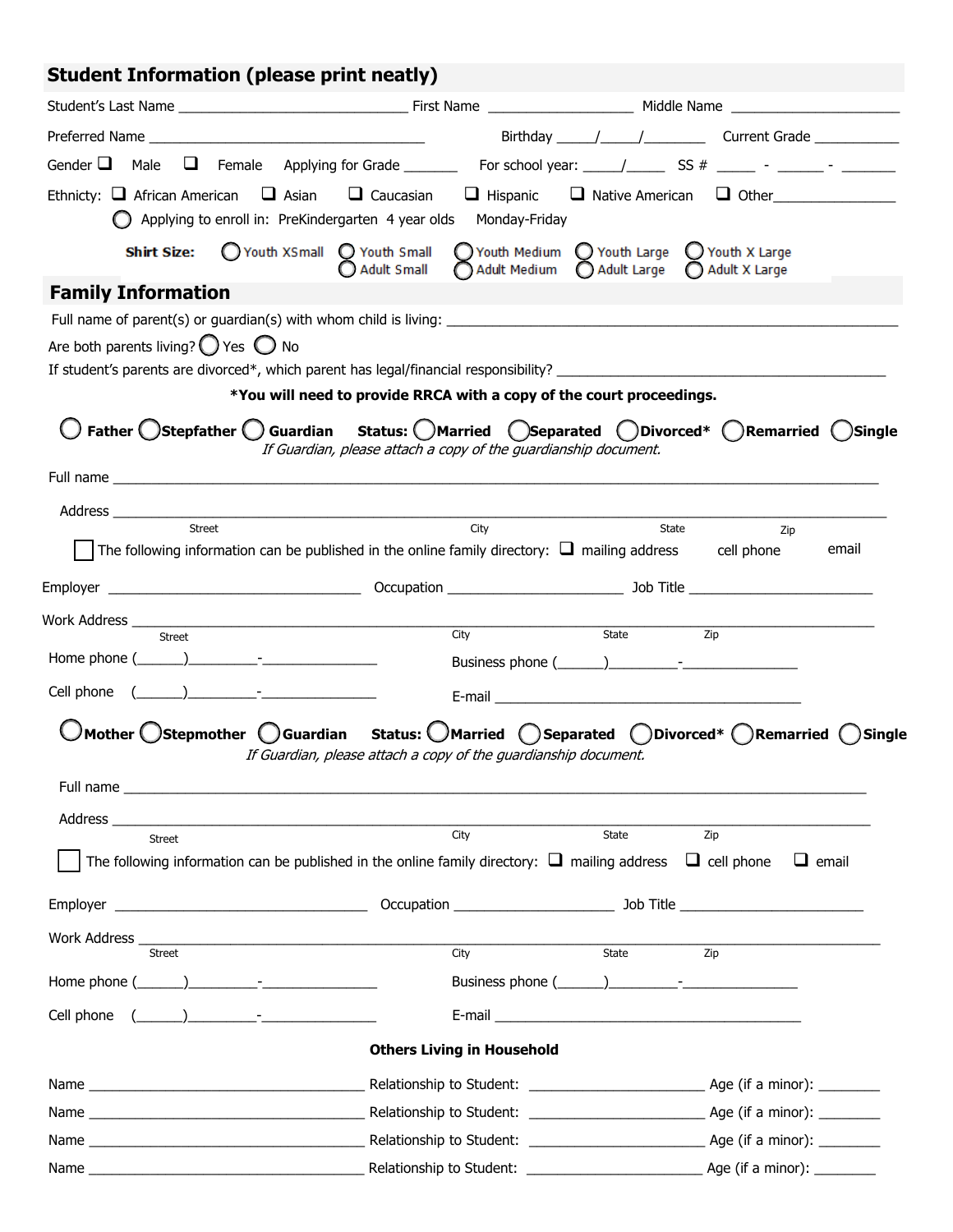### **Academic Information**

| Street                                                                                                                                                                                                                                                                      | City                                                         | Zip<br>State                                    |
|-----------------------------------------------------------------------------------------------------------------------------------------------------------------------------------------------------------------------------------------------------------------------------|--------------------------------------------------------------|-------------------------------------------------|
|                                                                                                                                                                                                                                                                             |                                                              |                                                 |
| Is the student able to return to current school? $\Box$ Yes                                                                                                                                                                                                                 | ப<br>No                                                      |                                                 |
| <b>Name(s) of Previous Schools Attended</b>                                                                                                                                                                                                                                 | <b>Location</b>                                              | Grades<br><b>Dates Attended</b>                 |
|                                                                                                                                                                                                                                                                             |                                                              |                                                 |
| Has your child ever been suspended, expelled, or asked to leave any school?                                                                                                                                                                                                 | $\Box$ Yes                                                   | ⊔<br>No                                         |
|                                                                                                                                                                                                                                                                             |                                                              |                                                 |
| <b>Medical Conditions</b>                                                                                                                                                                                                                                                   |                                                              |                                                 |
| Are there any medical conditions we need to be aware of?<br>Does your child have any 504 / IEP accomodations or modifications? (<br>Has your child ever had diagnostic testing?<br>A complete medical information form will be required as part of the application process. | Yes<br>Yes<br>Yes                                            | No<br>No<br>No (If yes, please provide a copy.) |
| <b>Emergency Contact / Pickup Information (Not Including Parents)</b>                                                                                                                                                                                                       |                                                              |                                                 |
|                                                                                                                                                                                                                                                                             |                                                              |                                                 |
| Choose all that apply: Emergency Contact: $\bigcup$ Yes $\bigcup$ No Permission to pickup from school: $\bigcup$ Yes $\bigcap$                                                                                                                                              |                                                              | No                                              |
|                                                                                                                                                                                                                                                                             |                                                              |                                                 |
| Choose all that apply: Emergency Contact: $\bigcirc$ Yes $\bigcirc$ No Permission to pickup from school: $\bigcirc$ Yes $\bigcirc$ No                                                                                                                                       |                                                              |                                                 |
|                                                                                                                                                                                                                                                                             |                                                              |                                                 |
| Choose all that apply: Emergency Contact: $\bigcirc$ Yes $\bigcirc$ No Permission to pickup from school: $\bigcirc$ Yes                                                                                                                                                     |                                                              | $()$ No                                         |
|                                                                                                                                                                                                                                                                             |                                                              |                                                 |
| <b>Application Factors / Referral to RRCA</b>                                                                                                                                                                                                                               |                                                              |                                                 |
| Factors influencing your application to RRCA. (Please check all that apply).                                                                                                                                                                                                |                                                              |                                                 |
| $\Box$ College prep academics<br>$\Box$ Fine Arts                                                                                                                                                                                                                           |                                                              | Size of school                                  |
| Christian Worldview                                                                                                                                                                                                                                                         | $\Box$ Prior school no longer a good fit                     | <b>RRCA Reputation</b><br>┙                     |
| Athletics program                                                                                                                                                                                                                                                           | $\Box$ Private education                                     | $\Box$ Proximity                                |
| Affordability                                                                                                                                                                                                                                                               |                                                              |                                                 |
| How did you hear about our school?                                                                                                                                                                                                                                          | $\Box$ Internet search $\Box$ Community Impact $\Box$ Church | Social media                                    |
|                                                                                                                                                                                                                                                                             |                                                              |                                                 |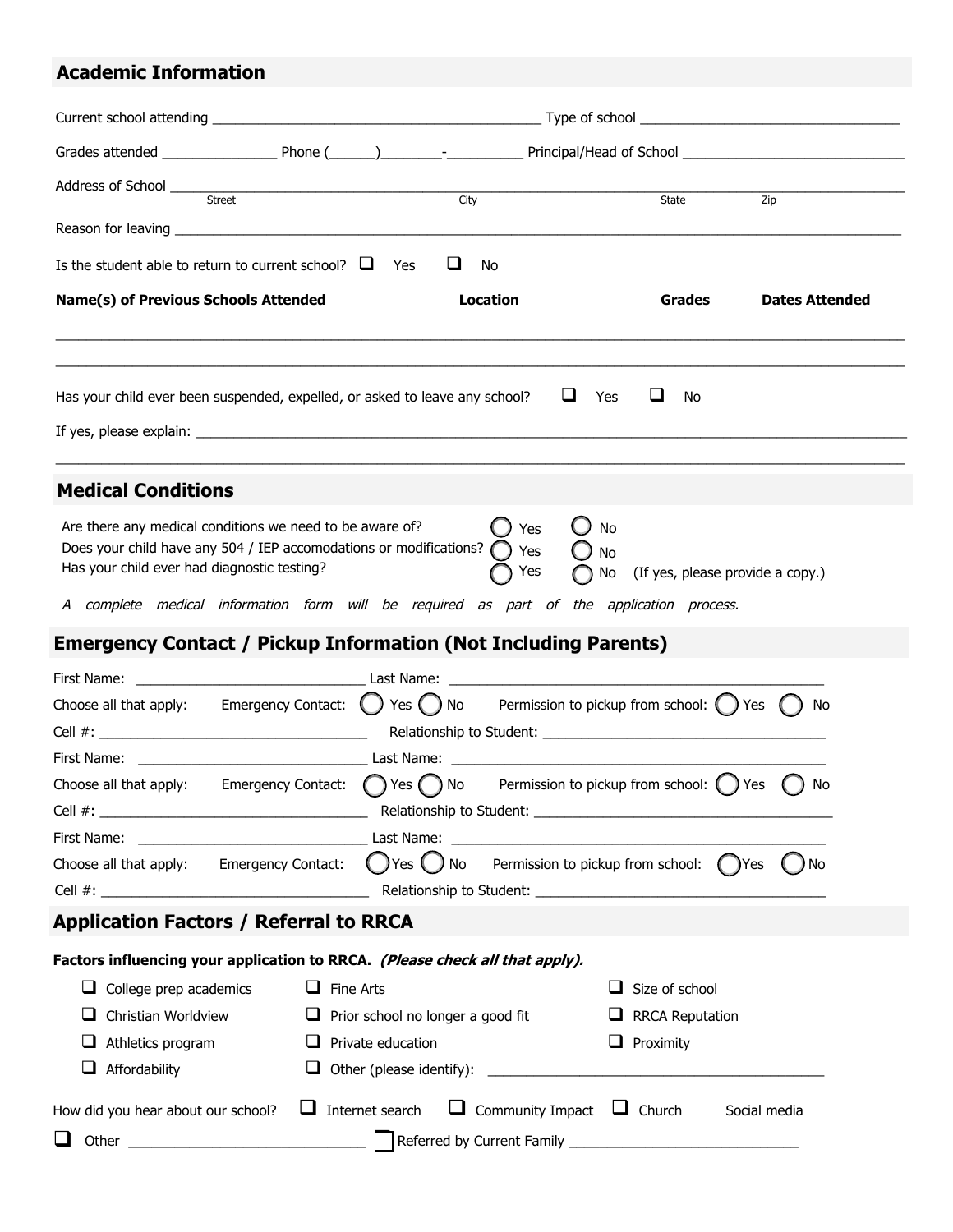#### **Admissions Philosophy**

Our purpose is to serve families who desire not simply a private education, but a distinctively Christian education for their children. We have adopted an admissions policy that opens Round Rock Christian Academy for families:

- who desire a distinctively Christian education for their children,
- who agree to be supportive of our faith, philosophy, objectives, standards of education, and religious mission; and
- whose children meet our enrollment standards.

RRCA reserves the right to select students on the basis of academic performance, religious commitment, lifestyle choices, and personal qualifications including a willingness to adhere to its policies. It must be always understood that attendance at RRCA is a privilege and not a right. If at any time a student's conduct, academic progress or cooperation with RRCA administration is not in keeping with the school's policies and/or Statement of Beliefs, the Board of Directors reserves the right to take disciplinary action, up to and including dismissal from RRCA.

#### **Prospective Family Questionnaire**

The questions below are designed to help parents decide if Round Rock Christian Academy is a good fit for their child and their family. Some parents desire a private school for their child; however, they do not fully understand the concept of a Christian education. The following questions may assist parents with this decision.

| Yes            |      | No Is at least one parent/guardian of the student a professing Christian?                                                                                                          |
|----------------|------|------------------------------------------------------------------------------------------------------------------------------------------------------------------------------------|
| $\bigcirc$ Yes |      | No Do you, as a parent feel that you are personally responsible before God for the spiritual training<br>of your child?                                                            |
| $\bigcup$ Yes  | No.  | Do you understand that a knowledge of the Bible is necessary in building the kind of character<br>you desire for your child?                                                       |
| Yes            | No   | Do you understand that your child will be taught that the Bible is the infallible, inspired Word of<br>God?                                                                        |
| Yes            | No   | Do you understand that your child's curriculum is biblically integrated and that they will be taught<br>God's plan of salvation?                                                   |
| Yes            | Nο   | Do you understand that we will encourage your child to have a personal relationship with Jesus<br>Christ?                                                                          |
| Yes            | No   | Are you willing to encourage your child in their daily walk with Christ?                                                                                                           |
| <b>Yes</b>     | No   | Do you understand that one of RRCA's goals is to help disciple your child so that they will become<br>a committed Christian?                                                       |
| $\bigcap$ Yes  | No   | Are you willing to cooperate and encourage your child to attain his highest possible level of<br>academic achievement?                                                             |
| $\bigcap$ Yes  | 'No  | Will you be willing to consult and cooperate with the teacher in your child's educational<br>endeavors?                                                                            |
| ◯ Yes          | No   | Will you support the teacher in matters of discipline and follow the Matthew 18 principle with the<br>teacher if there is a concern?                                               |
| $\bigcap$ Yes  | ר No | Will you prayerfully support RRCA by giving of your time and financial resources whenever<br>possible?                                                                             |
| Yes            | No.  | Round Rock Christian Academy's financial obligations cannot be met if tuition is not paid. Will you<br>make sure payment is made on time each month and keep your account current? |
| Yes            | No.  | If no openings are available at this time, would you like to be placed on a waiting list?                                                                                          |
|                |      | If you have any hesitations about these questions, PLEASE make note of your uncertainty so that<br>it can be discussed during your interview.                                      |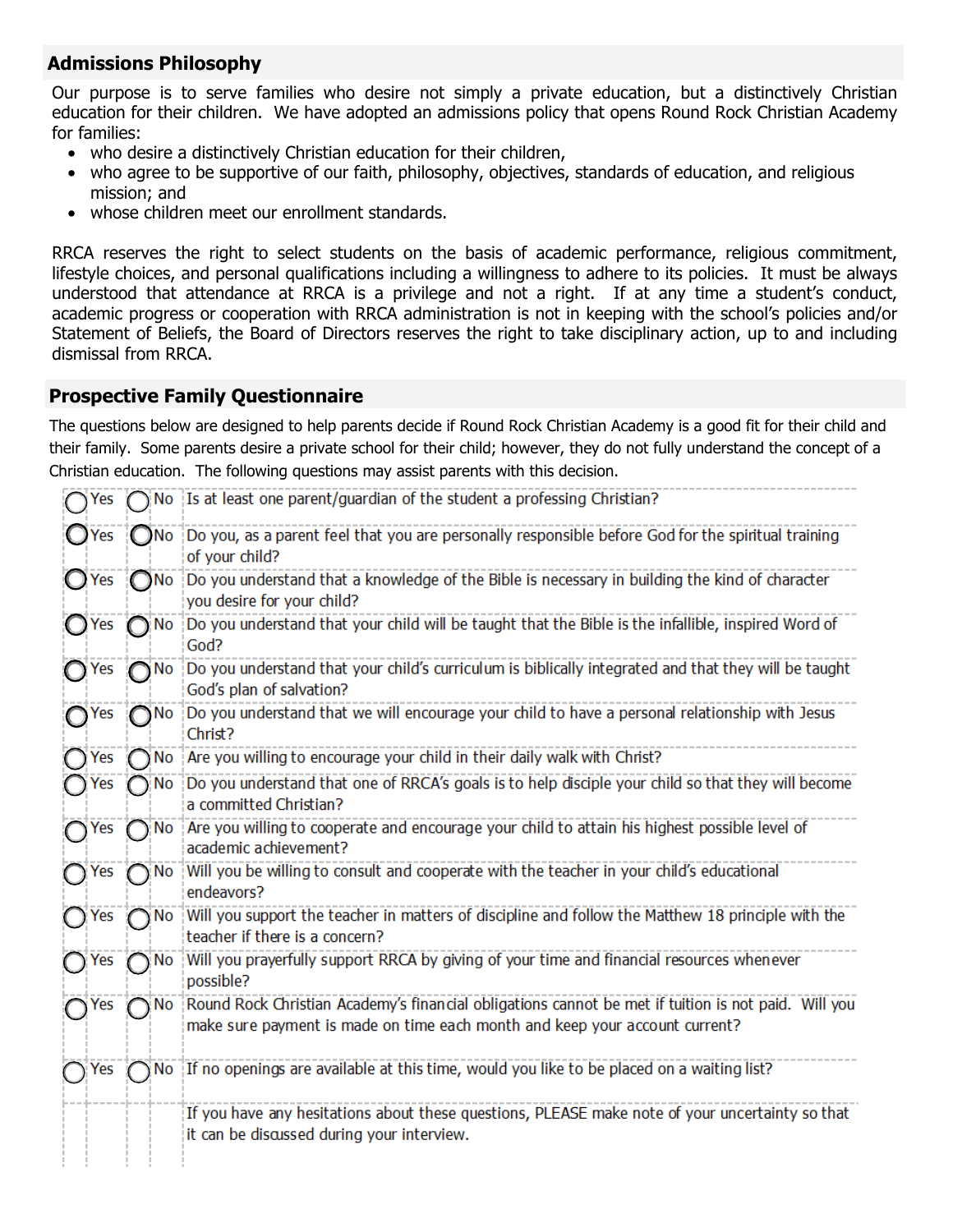#### **RRCA Statement of Beliefs**

- We believe the Bible to be the inspired, the only infallible, authoritative, inerrant Word of God (2 Timothy 3:15; 2 Peter 1:21)
- We believe there is only one God eternally existent in three persons Father, Son, and Holy Spirit (Genesis 1:1; Matthew 28:19; John 10:30)
- We believe in the deity of Christ (John 10:33); His virgin birth (Isaiah 7:14; Matthew 1:23; Luke 1:35); His sinless life (Hebrews 4:15; 7:26); His miracles (John 2:11); His vicarious and atoning death (1 Corinthians 15:3; Ephesians 1:7; Hebrews 2:9); His resurrection (John 11:25; 1 Corinthians 15:4); His ascension to the right hand of the Father (Mark 16:19); His personal return in power and glory (Acts 1:11; Revelation 19:11).
- We believe in the absolute necessity of regeneration by the Holy Spirit for salvation because of the exceeding sinfulness of human nature and that men are justified on the single ground of faith in the shed blood of Christ and that only by God's grace and through faith alone we are saved (1 John 3:16-19; 5:24; Romans 3:34; 5:8-9; Ephesians 2:8- 10; Titus 3:5).
- We believe in the resurrection of both the saved and the lost, they that are saved unto the resurrection of life, and they that are lost unto the resurrection of damnation (John 5:28-29).
- We believe in the spiritual unity of believers in our Lord Jesus Christ (Romans 8:9; 1 Corinthians 12:12-13; Galatians 3:26-28).
- We believe in the present ministry of the Holy Spirit by whose indwelling the Christian is enabled to live a godly life (Romans 8:13-24; 1 Corinthians 3:16; 6:19-20; Ephesians 4:30; 5:18).
- We believe that God wonderfully and immutably creates each person as male or female. These two distinct, complementary genders together reflect the image and nature of God (Gen 1:26-27). God has uniquely created each person to live their life as He created them, male or female, to serve and glorify God in their life.
- We believe that the term "marriage" has only one meaning: the uniting of one man and one woman in a single, exclusive union, as delineated in Scripture (Gen. 2:18-25). We believe that God intends sexual intimacy to occur only between a man and a woman who are married to each other (1 Cor. 6:18; 7:2-5; Heb. 13:4). We believe that God has commanded that no intimate sexual activity be engaged in outside of a marriage between a man and a woman.
- We believe that any form of sexual immorality is against God's commands (Matt. 15:18-20; 1 Cor. 6:9-10).
- We believe that God offers redemption and restoration to all who confess and forsake their sin, seeking His mercy and forgiveness through Jesus Christ (Acts 3:19-21; Rom. 10:9-10; 1 Cor. 6:9-11).
- We believe that every person must be afforded compassion, love, kindness, respect, and dignity (Mark 12:28-31; Luke 6:31). Hateful and harassing behavior or attitudes directed toward any individual are to be repudiated and are not in accord with Scripture nor the doctrines of RRCA.

#### **Biblical Morality Policy**

Round Rock Christian Academy's biblical goal is to work in conjunction with the home to mold students to be Christ-like. RRCA Administration and the Board of Directors must use discernment and scripture to define the qualities and characteristics that exemplify a Christ-like life. The school reserves the right, within its sole discretion, to refuse admission of an applicant or to discontinue enrollment of a student if the atmosphere or conduct within a particular home or activities of the student are counter to or are in opposition to the biblical lifestyle the school teaches.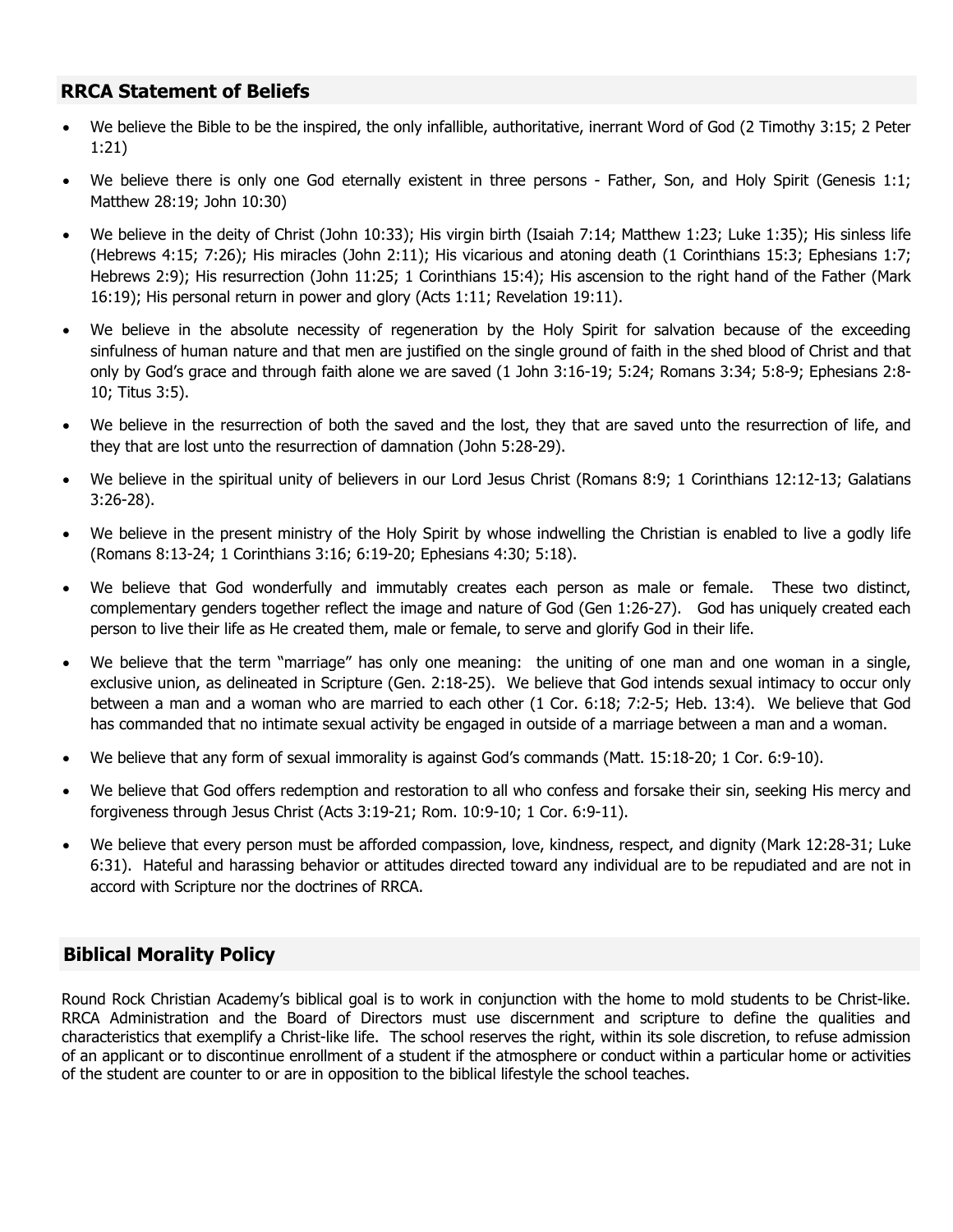#### **Religious Affiliation / Church Involvement**

When children are trained by their parents and supported by their church and school, we compare it to the three cords of a rope; it is not easily broken by other influences of the world. For this reason, it is important that the families of Round Rock Christian Academy be actively involved in the church of their choice.

| Religious Affiliation:                                                        | <u> 1989 - Johann Stoff, deutscher Stoffen und der Stoffen und der Stoffen und der Stoffen und der Stoffen und der</u> |                     |                                                             |               |              |
|-------------------------------------------------------------------------------|------------------------------------------------------------------------------------------------------------------------|---------------------|-------------------------------------------------------------|---------------|--------------|
| We currently have a church home:                                              |                                                                                                                        | $\Box$ yes          | $\Box$ no                                                   |               |              |
| Parents attend church:                                                        |                                                                                                                        | $\Box$ regularly    | $\Box$ occasionally                                         | $\Box$ seldom | $\Box$ never |
| Student attends church:                                                       |                                                                                                                        | $\Box$ regularly    | $\Box$ occasionally                                         | $\Box$ seldom | $\Box$ never |
| Student participates in Children or Youth ministry:                           | $\Box$ regularly                                                                                                       | $\Box$ occasionally | $\Box$ seldom                                               | $\Box$ never  |              |
| Has student made a profession of faith?:                                      |                                                                                                                        | $\Box$ yes          | $\Box$ no                                                   |               |              |
|                                                                               | Number of years your family has been involved in church: _______________________                                       |                     |                                                             |               |              |
|                                                                               |                                                                                                                        |                     |                                                             |               |              |
|                                                                               |                                                                                                                        |                     |                                                             |               |              |
|                                                                               |                                                                                                                        |                     |                                                             |               |              |
| <b>Street</b>                                                                 | City                                                                                                                   | <b>State</b>        |                                                             | Zip           |              |
| Church Phone:                                                                 |                                                                                                                        |                     | <u> 1989 - Johann Stoff, amerikansk politiker (d. 1989)</u> |               |              |
| Name of Head Pastor:                                                          |                                                                                                                        |                     |                                                             |               |              |
| Name of pastor/church leader who has the most direct influence on your child: |                                                                                                                        |                     |                                                             |               |              |

#### **Parent RRCA Policy Agreement and Compliance**

By signing below, we acknowledge that our family will abide by RRCA policies and procedures as outlined in the Parent/ Student Handbook\*, the Statement of Beliefs, applicable student covenants, and the Biblical Morality Policy.

We agree that, upon acceptance of the herein named student, we will pledge to work with the RRCA Staff, Administration and Faculty within these statements to the betterment of our student and to assist and cooperate with the school in the Christian Education of our child. We understand that the enclosed Registration and New Student Fees are non-refundable and that receipt of the application does not guarantee any admission as said admission is subject not only to space available but also to the RRCA policies, procedures, and guidelines. We further understand and acknowledge that continued enrollment of my/our child, if admitted to RRCA, shall be subject to the payment of all fees and charges set forth on the schedule of fees and our student's compliance with the code of conduct, student covenant, and the policies established by RRCA.

| Print Student's Full Name:         |  |
|------------------------------------|--|
|                                    |  |
| Mother / Legal Guardian Signature: |  |
| Date:                              |  |

\*The current Parent/Student Handbook can be found on the school website.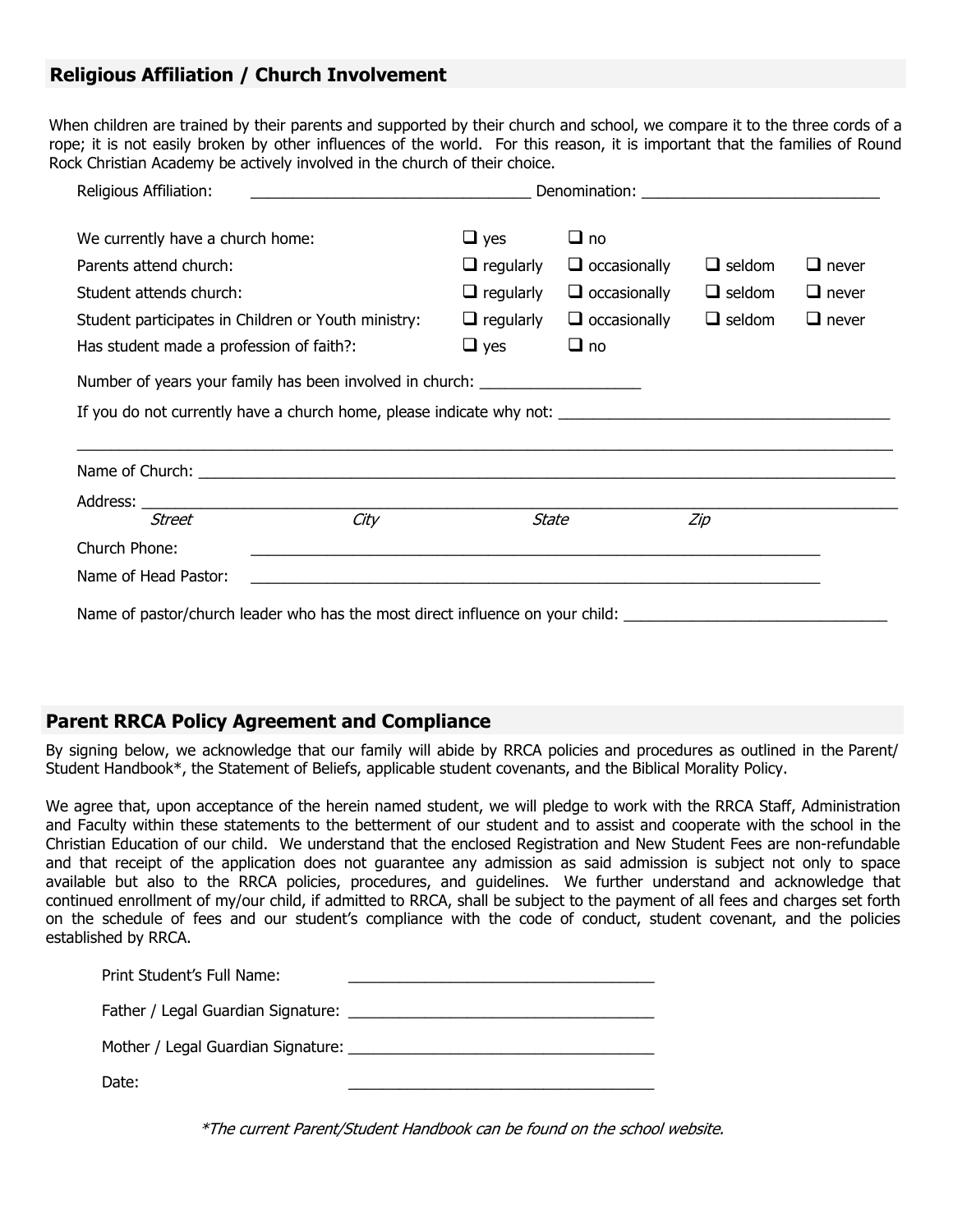#### **Application and Fees Submission**

To begin the Admissions process, the RRCA Application for Admission must be completed in its entirety for each student seeking admission to Round Rock Christian Academy. It should be submitted along with a non-refundable Registration Fee and New Student Fee to the Business Office at Round Rock Christian Academy.

#### **The following items are required before the student enrollment application can be finalized.**

- $\Box$  Application for Admission (include family photo)
- New Student & Registration Fee
- Copy of Birth Certificate
- $\Box$  Copies of student's educations records (can be unofficial)
- Copy of immunization record
- $\Box$  Medical Packet
- **Parent Questionnaire (PK-12th)**
- $\Box$  Student Questionnaire (6th-12th)
- $\Box$  Student/Parent Covenant (6th-12th)
- $\Box$  Teacher/Principal Recommendation Form (6th-12th)
- $\Box$  Pastor/Spiritual Recommendation Form (6th-12th)

#### **RRCA Statement of Development**

God has blessed RRCA with devoted faculty and staff committed to molding students for Christ and families who give generously of their time and financial resources. It is through faithfulness and commitment to the mission of our school that we can reflect God's grace to transform communities for the glory of His kingdom. No gift to RRCA should replace your regular tithe to your church. We ask that you prayerfully consider participating.

**Volunteering:** Your time is valued and we appreciate volunteer support with our Parent Support Team (PST), Athletic Boosters, homeroom parents, and special event volunteers.

**Annual Fund:** We encourage your participation in this annual giving program which enables RRCA to provide the highest quality of education for our students. RRCA has completed Phase 1 of the building plans, a 50,000 square foot educational facility. Fundraising for Phase II, a competition gymnasium and cafeteria, is currently in progress. All gifts are taxdeductible.

**Email your family photo to: admissions@rrca-tx.org**